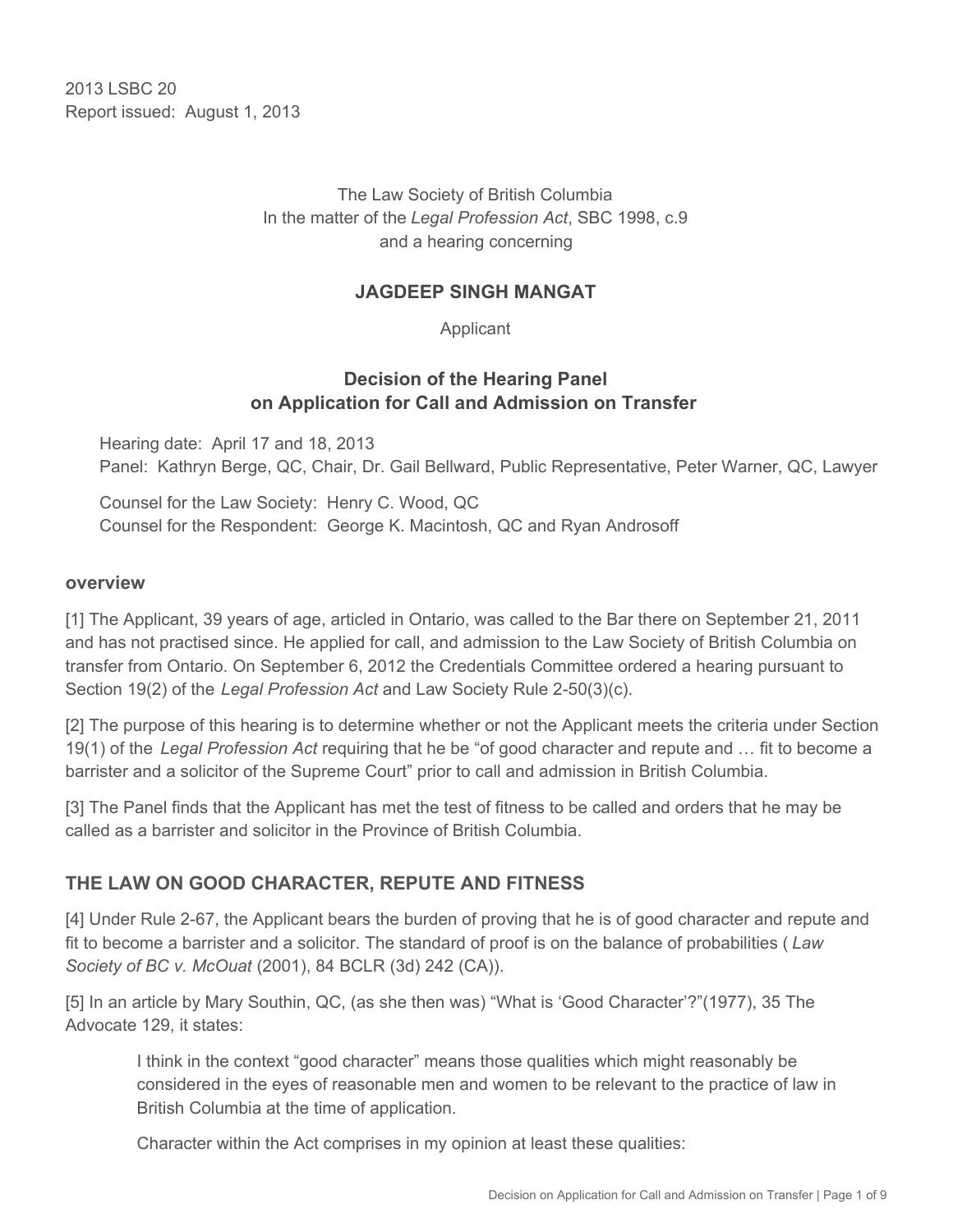1. An appreciation of the difference between right and wrong;

2. The moral fibre to do that which is right, no matter how uncomfortable the doing may be and not to do that which is wrong no matter what the consequences may be to oneself;

3. A belief that the law at least so far as it forbids things which are malum in se must be upheld and the courage to see that it is upheld.

What exactly "good repute" is I am not sure. However, the *Shorter Oxford Dictionary* defines "repute" as "the reputation of a particular person" and defines "reputation" as:

1. The common or general estimate of a person with respect to character or other qualities; the relative estimation or esteem in which a person is held.

2. The condition, quality or fact of being highly regarded or esteemed; also respectability, good report.

In the context of s. 41 I think the question of good repute is to be answered thus: would a right-thinking member of the community consider the applicant to be of good repute? ...

[6] In *Law Society of BC v. McOuat*, Panel Decision (June 12, 1992) page 17, the Hearing Panel explained the fitness test as follows:

The demands placed upon a lawyer by the calling of barrister and solicitor are numerous and weighty and "fitness" implies possession of those qualities of character to deal with the demands properly. The qualities cannot be exhaustively listed but among them must be found a commitment to speak the truth no matter what the personal cost, resolve to place the client's interest first and to never expose the client to risk of avoidable loss and trustworthiness in handling the money of a client.

[7] In the case of *Law Society of Upper Canada v. Schuchert*, [2001] LSDD No. 63, at paragraph 18, the following is said:

… The relevant test is not whether there is too great a risk of future abuse by the applicant of the public trust, but whether the applicant has established his good character at the time of the hearing on a balance of probabilities. The test does not require perfection or certainty. The applicant need not provide a warranty or assurance that he will never again breach the public trust. The issue is his character today, not the risk of his re-offending.

[8] That case is similar to this one as it involved a 38 year old law student with criminal convictions for breaking and entering with intent to commit theft, two counts of theft under \$200, two counts of theft under \$1,000, welfare fraud and substance abuse, which offences occurred between the ages of 17 and 27. The Panel found that the existence of a criminal record, even for serious offences, was not of itself an impediment to admission to the bar and went on to find that the applicant had rehabilitated himself and was now of good character and he was accordingly admitted to the bar of Ontario.

[9] In the case of *Law Society of Upper Canada v. Birman*, [2005] LSDD No. 13, at paragraphs 13 and 14, the following is stated, quoting the reasons of Convocation in *Re: Spicer* dated May 1, 1994:

Because every person's character is formed over time and in response to a myriad of influences, it seems clear that no isolated act or series of acts necessarily defines or fixes one's essential nature for all time. ... It is also important to acknowledge that no applicant should be held to a standard of perfection.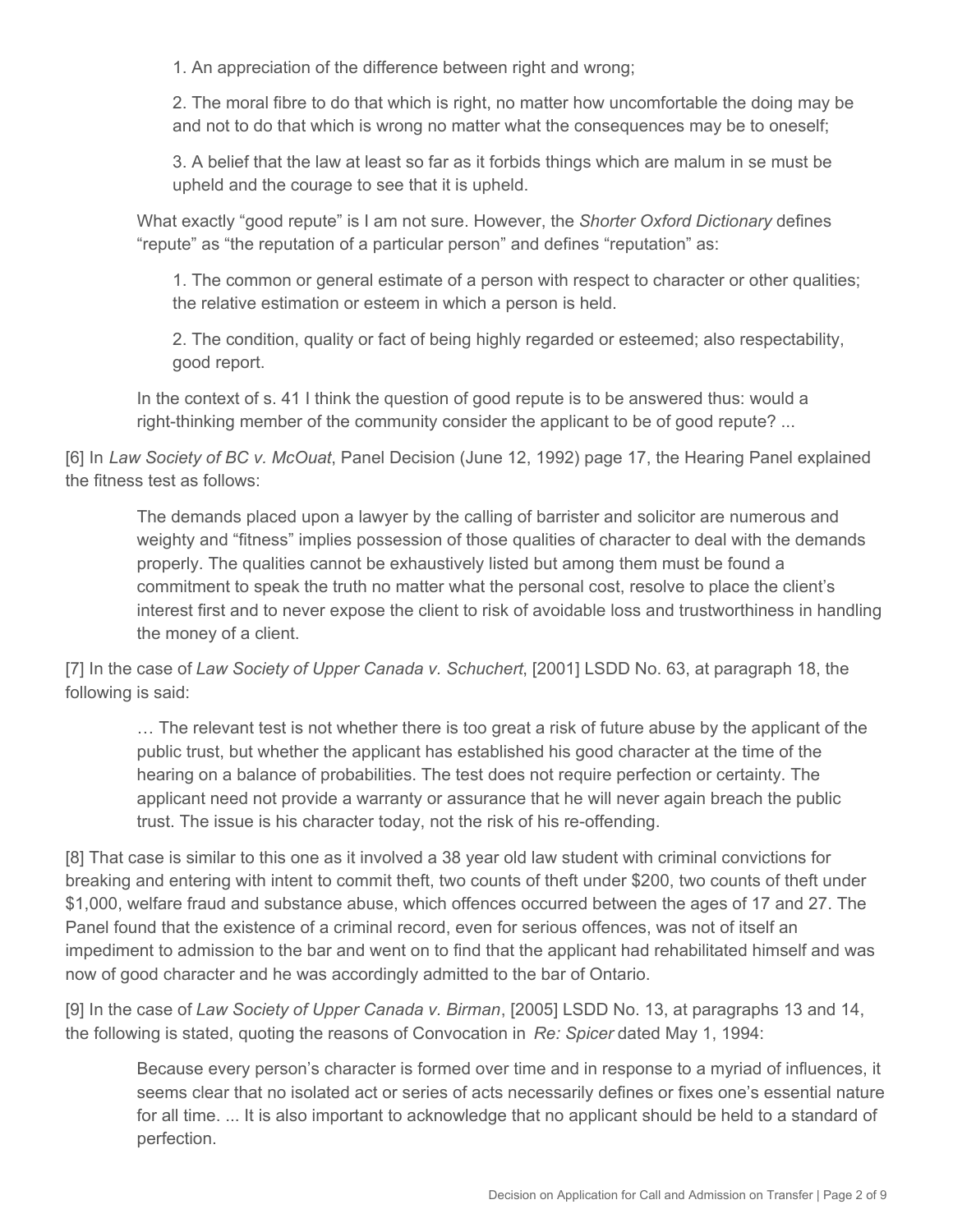### **PRELIMINARY APPLICATIONS**

[10] At the start of the hearing, the Applicant applied pursuant to Rule 5-6(1) and (2) for orders excluding all members of the public from certain portions of the hearing dealing with specific issues, and excluding from public access, all transcripts taken and exhibits and other evidence tendered at the hearing on those same issues. This application was granted for the reasons set out below (the "Hearing Order").

[11] Prior to submitting evidence in support of the Hearing Order, and in order to safely and freely tender such evidence and hear the outcome of those applications, the Applicant made a preliminary application to exclude the public and for non-disclosure of all evidence and submissions made in the preliminary application. This preliminary application was granted (the "Preliminary Application Order").

[12] The Preliminary Application Order and the Hearing Order were made by consent. Evidence heard in support of the application established, to the satisfaction of the Panel and with the consent of Law Society counsel, that the Orders made were necessary in order to prevent harm arising from the evidence in connection with the following three factual areas:

(a) Particular, narrow facts about the Applicant's criminal history that, if discovered by certain persons, could reasonably present a risk to the Applicant's life or health;

(b) Facts about family members of the Applicant that, if revealed publicly, would cause significant reputational and vocational harm to those third-party family members and their spouses; and

(c) Facts concerning one specific aspect of the Applicant's medical history that had a relationship to the facts set out in (a) and (b) above.

[13] After hearing this evidence and the joint submissions of counsel, the Panel made the Preliminary Application Order and the Hearing Order and determined that these Orders could be made without unreasonably denying the public, including Law Society members, access to and knowledge about this application for admission, while avoiding exposure of the Applicant and his family members to the risks outlined above.

[14] Both the Preliminary Hearing Order and the Hearing Order implement a system of public exclusion, transcript redaction, redaction of evidence and restricted disclosure of certain facts and documents in these reasons, in order to afford the protections described above.

[15] The Orders were made in reliance upon the principles set out in two authorities: *Law Society of BC v. Marcotte*, 2010 LSBC 18 and *CW v. LGM*, 2004 BCSC 1499, 36 BCLR (4th) 181, a decision of the Honorable Mr. Justice Joyce. The *Marcotte* case involved an application to exclude two members of the public from the hearing because of their alleged prior aggressive attacks on Ms. Marcotte's reputation. The *CW* case involved an application to maintain the anonymity of a complainant who was the victim of sexual abuse. While these cases differ significantly from the Applicant's application for a very limited redacting process and for different reasons, several statements of principle in Mr. Justice Joyce's decision are helpful in this case:

In order to maintain public confidence in our system of justice it is critical that the proceedings of the court be open to the public and not conducted in secret. Public scrutiny protects the integrity of the process and promotes respect for and confidence in the judicial system. (para. [7])

I think the following principles can be distilled from the cases I have referred to:

1. The principle that the court's process must be open to public scrutiny must give way when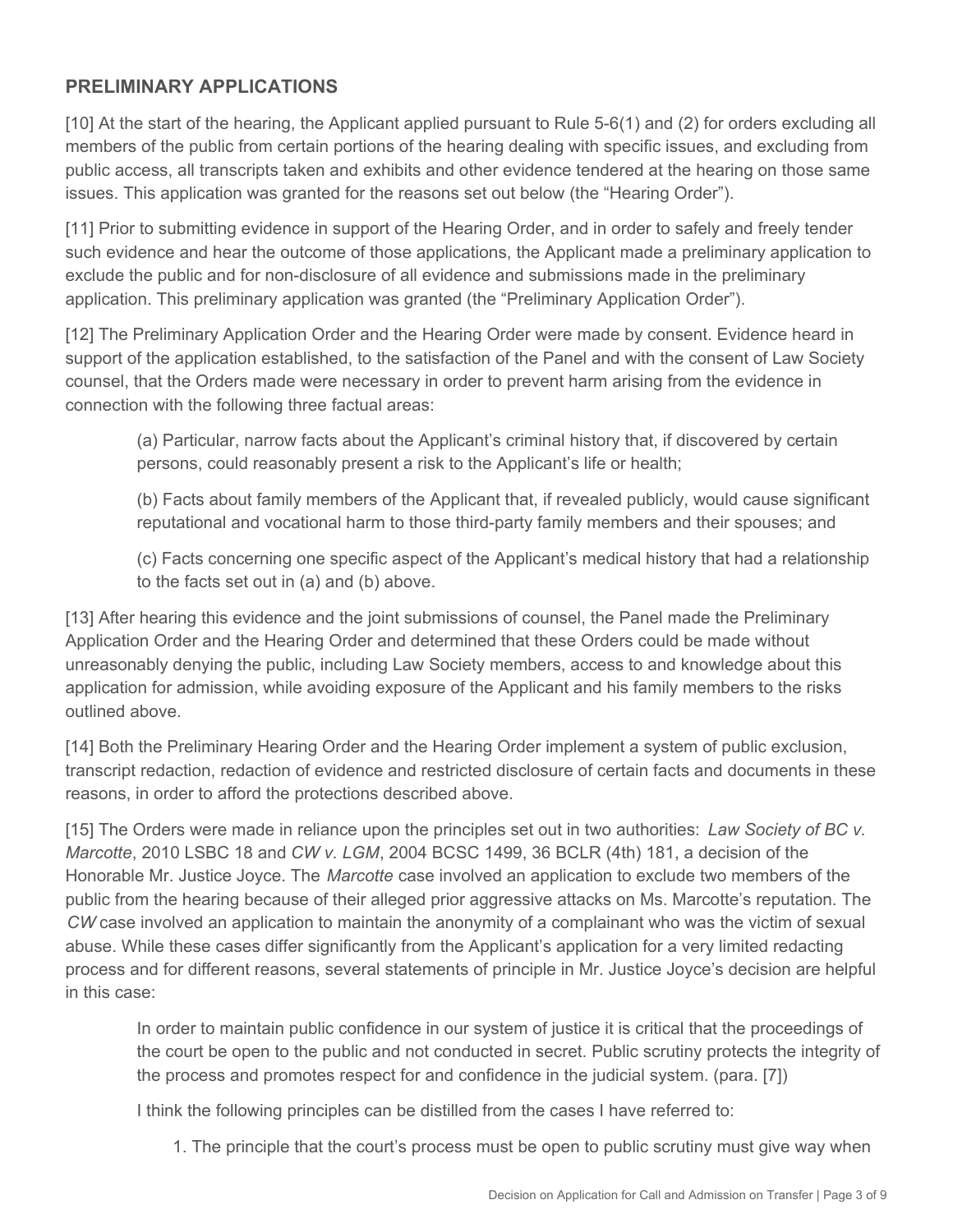it is necessary to ensure that justice is done.

2. There must be some social value or public interest of superordinate importance in order to curtail public accessibility.

3. The onus is on the person seeking to restrict public accessibility to demonstrate that the order is necessary in order to achieve justice. The test is not one of convenience but of necessity.

4. The mere private interest of a litigant to avoid embarrassment is not sufficient to displace the public interest in an open court process.

5. The categories of circumstances that may be viewed as constituting a social value of superordinate importance should not be considered closed. … (para. [25]).

[16] Justice Joyce then went on to list a number of circumstances that are not applicable to this case and concluded by saying:

Finally, it is my view that the principle of the open court should be displaced only to the extent that is necessary to preserve the superordinate social value.

[17] The Panel is satisfied that the very limited redacting and exclusion provisions set out in the Orders are appropriate and necessary, and that the Applicant has met the onus of establishing the superordinate social value of the Orders.

## **EVIDENCE AND FINDINGS OF FACTS**

[18] The evidence at the hearing spanned an unusually wide range of topics. The conclusions of fact and the legal implications arising from them are key to the Panel's decision. We deal below with each category of evidence and our findings of fact arising from the evidence within the comments that follow each general category of facts.

[19] The evidence taken during the hearing comprised the following:

- (a) An Agreed Statement of Facts;
- (b) The Applicant's affidavit sworn April 11, 2013;
- (c) A joint Book of Documents;
- (d) The Applicant's book of email communication with character references;
- (e) The Applicant's Document Book;
- (f) The Applicant's evidence under oath at the hearing;
- (g) Redacted versions of exhibits pursuant to the Hearing Exclusion Orders.

## **Law Society of Upper Canada Admissions**

[20] The Applicant was admitted to the Law Society of Upper Canada on September 21, 2011. When he applied to that Law Society, an investigation was initiated, which resulted in admission. In the hearing, the Applicant's counsel submitted that the Law Society of Upper Canada had received substantially the same disclosure regarding the Applicant's background and criminal history as was provided by the Applicant to the Law Society of British Columbia, the only substantive difference being that Ontario seeks disclosure of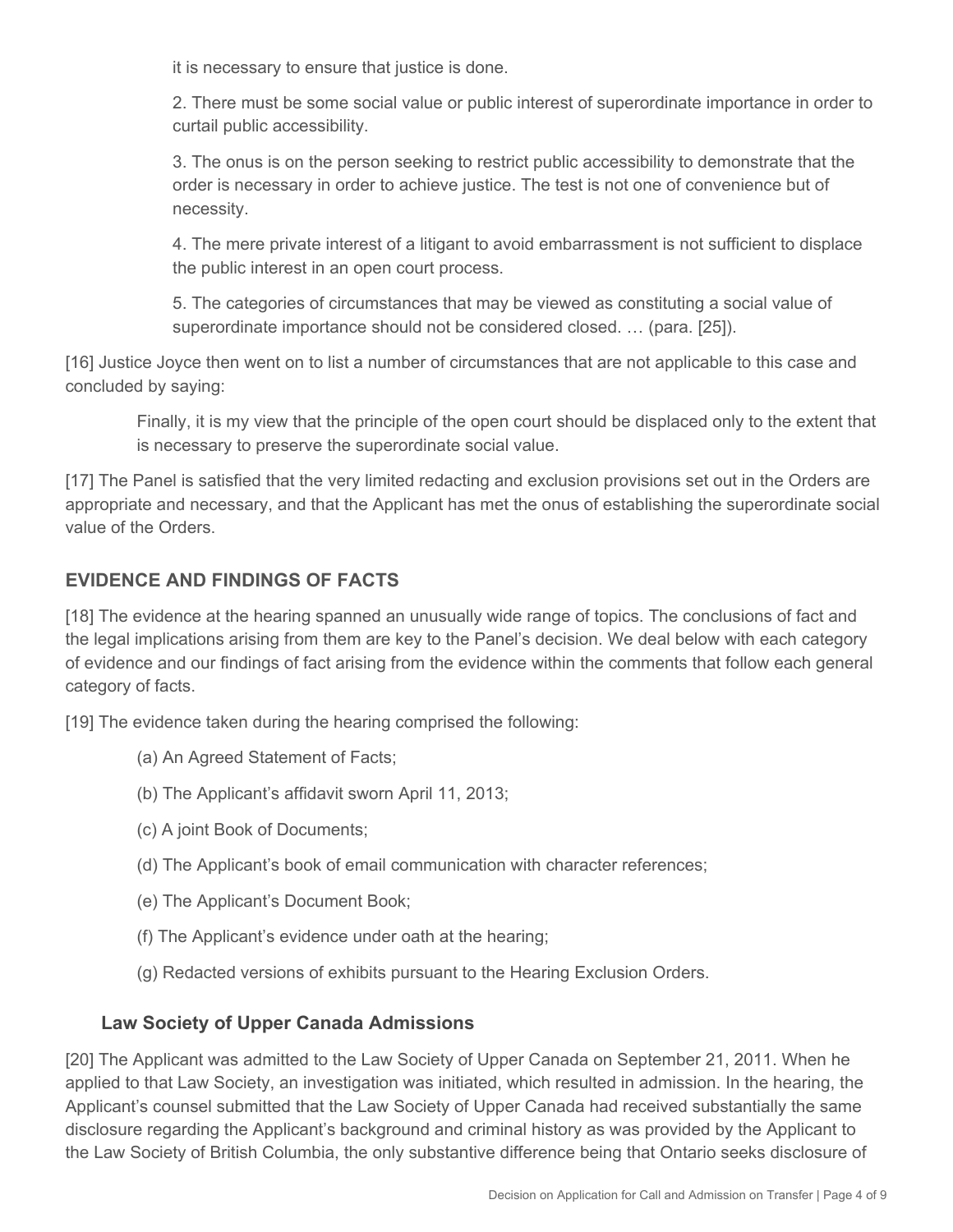criminal convictions only, whereas British Columbia seeks disclosure of all charges and convictions. In this instance, there is a considerable discrepancy between the lists of criminal charges and convictions, in that the list of charges is significantly longer than the list of convictions. This arose because the Applicant was charged with various criminal charges that ultimately resulted in acquittal, were withdrawn by the Crown or, for other reasons, did not result in a conviction. Both counsel submitted that there were no material adverse conclusions that should be drawn by the Panel from the differences between the two lists. The Panel agrees, as the key issue was the Applicant's present character and repute and not the level of disclosure required by different law societies.

[21] Law Society counsel submitted that the Ontario assessment regarding the Applicant was prepared by an investigator employed by the Law Society of Upper Canada. He investigated the disclosed material and interviewed the Applicant. His recommendation was made without a formal hearing and without cross-examination by counsel. Nonetheless he found the Applicant to be of good character and repute and fit to become a barrister and solicitor. The Law Society of Upper Canada accepted that recommendation.

## **Applicant's General Background**

[22] The Agreed Statement of Facts and other evidence admitted set out the Applicant's personal history and significant criminal background, a summary of which is as follows:

(a) As a child living in a rough area in East Vancouver, the Applicant's home neighbourhood environment exposed him to bullying, beatings, weapons, police activity, threats and fear. His parents arranged for him to attend Eric Hamber High School, away from his neighbourhood, on the west side of Vancouver where he was one of only a few minority students. After suffering constant racial insults, bullying and beatings he was drawn to and then protected by an Asian youth gang. Members of that gang beat and intimidated the bully that had been tormenting the Applicant.

(b) Gang life, gang activities, truancy and disruptive activities in his classes led to several school expulsions, followed by school transfers, followed by more expulsions and eventually he dropped out of school.

(c) At 17, in June 1991, he was charged with possession of a prohibited weapon (two sawed-off shot guns) and possession of one ounce of cocaine.

(d) In October 1991 he was charged with two counts of carrying a concealed weapon (imitation handgun), and a month later the police searched him and his home and found him in possession of another imitation handgun and three grams of cocaine.

(e) In December 1991 he operated the getaway car in an armed robbery of a Safeway store and three weeks later he again operated the getaway car in an armed robbery of the same Safeway store. The sum of \$6,000 was stolen the first time and \$46,000 the second time.

(f) The following night he was involved in an incident resulting in charges of carrying a concealed handgun and possession of a weapon for a dangerous purpose, after brandishing it during a large-scale night club fight between the Applicant and his cohorts and another group of young men.

(h) The Applicant pleaded guilty to both robbery counts and the weapons charge and was sentenced to one year of incarceration, two years probation and a ten-year weapons prohibition. Pursuant to the sentencing judge's recommendation, the Applicant served his jail sentence at New Haven Correctional Centre, a minimum security facility in Burnaby, and was later granted day passes to attend high school equivalency courses at Vancouver Community College. He was granted early release after serving nine months.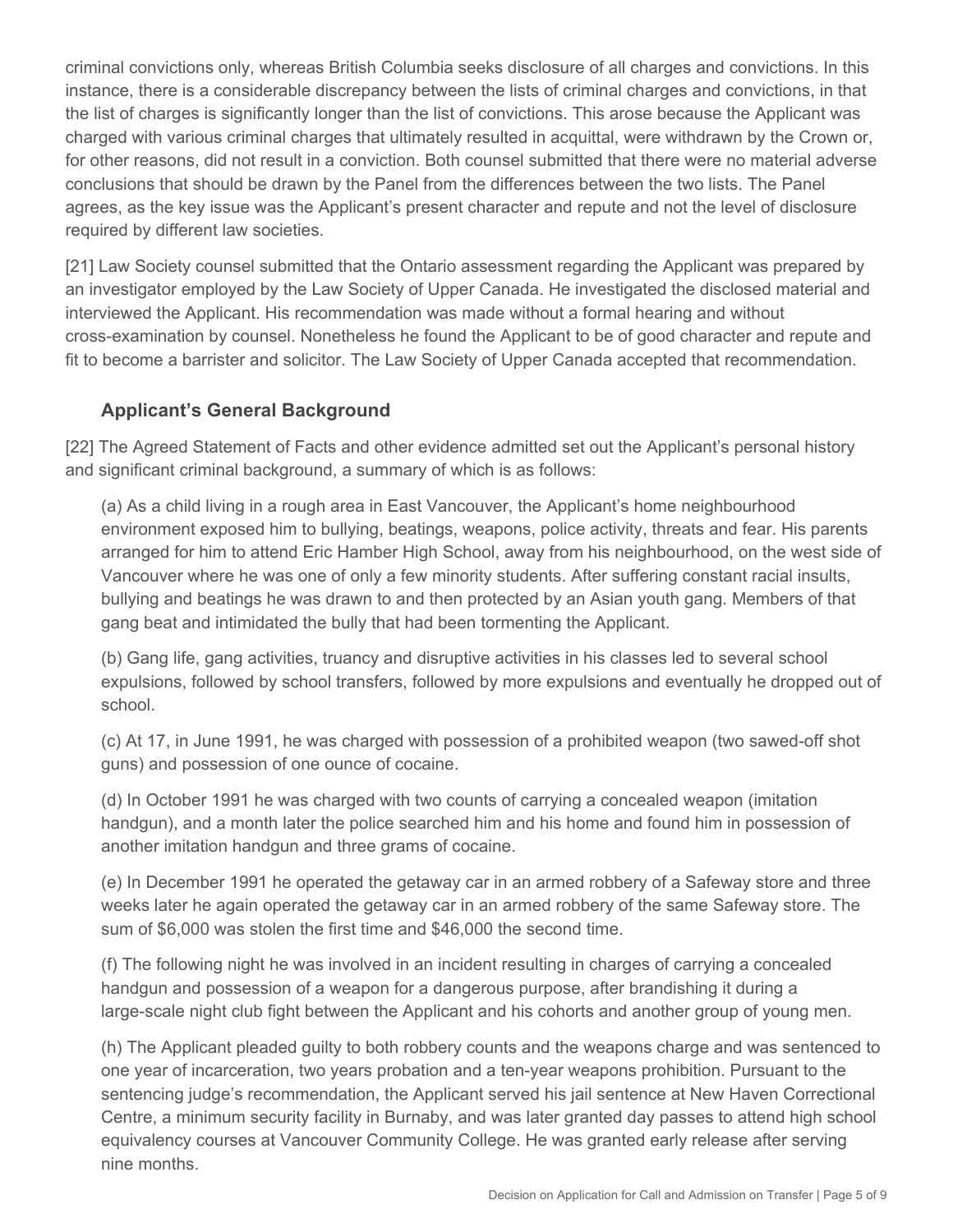(i) In August 1994 he stole a box of drinking glasses from Hudson's Bay and was charged with possession of a small quantity of cocaine, which he intended to sell. The charge was later stayed.

(j) In November 1997 in an effort to move to New York to be with his girlfriend, he stole and used licence plates and was caught at the border and deported to Canada with charges later withdrawn.

(k) The Applicant was charged with 23 regulatory offences from 14 incidents between 1993 and 1997 (one involving liquor, three failure to pay transit fares and the remainder *Motor Vehicle Act*  contraventions). From 2000 to 2005 he was charged with 19 more offences, one Motor Vehicle Act offence and 18 failures to pay transit fares. From 2006 to mid-2007 he received five more tickets for failure to pay transit fares.

(l) In May, 2004 he was charged with obstructing and assaulting a police officer at a labour rally but was later acquitted following trial.

(m) On March 21, 2007 the National Parole Board granted the Applicant a pardon in relation to his three youth court and three adult court convictions.

(n) By July 3, 2012 the Applicant had paid in full all fines owed for regulatory violation tickets.

# **Applicant's Education and Rehabilitation**

[23] The Applicant traces his ascent from the most troubled period of his life to his decision in 1997 to complete his High School General Equivalency Diploma, followed by UBC studies to gain his real estate licence.

[24] In 1998, at the age of 24, he was accepted to Douglas College where he joined the United Nations Club and co-founded the Human Rights Club, participating through May 2001. In August, 2000 he worked for a time as an immigration consultant and advocate.

[25] In 2001, he transferred to Simon Fraser University (SFU). Until his graduation in 2005, with a degree in Sociology, he was active in the South Asian Students Alliance, the South Asian Network for Secularism and Democracy, the SFU Public Interest Group, the Sociology and Anthropology Students Union and the Youth of Colour in Consultation Against Systemic Racism. He also became active in anti-gang youth education initiatives, accepting speaking engagements at schools and other community forums. To impressionable young students, the Applicant presented as a street-wise person who had lived through and rejected the gang life. His strong message to students was that gang involvement can only lead three ways: to death, to jail or to addiction, and would cause heartbreak to family. He stressed that gang activities involve preying on and selling drugs to already marginalized and, in many cases, mentally ill street people. He reports that, to this day, he is still regularly approached by young people who thank him for changing or turning around their lives.

[26] The Applicant began his UBC law school studies in September, 2007 and obtained his law degree in 2010. Throughout this period he volunteered and was active with the UBC Law Students' Legal Advice Program and the Law Students of Colour United Against Systemic Racism and continued his activities as a guest speaker on youth gang issues.

[27] The Applicant completed his articles in Ontario in August 2011 at his father's law firm and was called to the Ontario Bar on September 21, 2011.

[28] He returned to British Columbia without practising in Ontario for several reasons: primarily to care for his ailing mother who had no other support, secondly because he preferred British Columbia over Ontario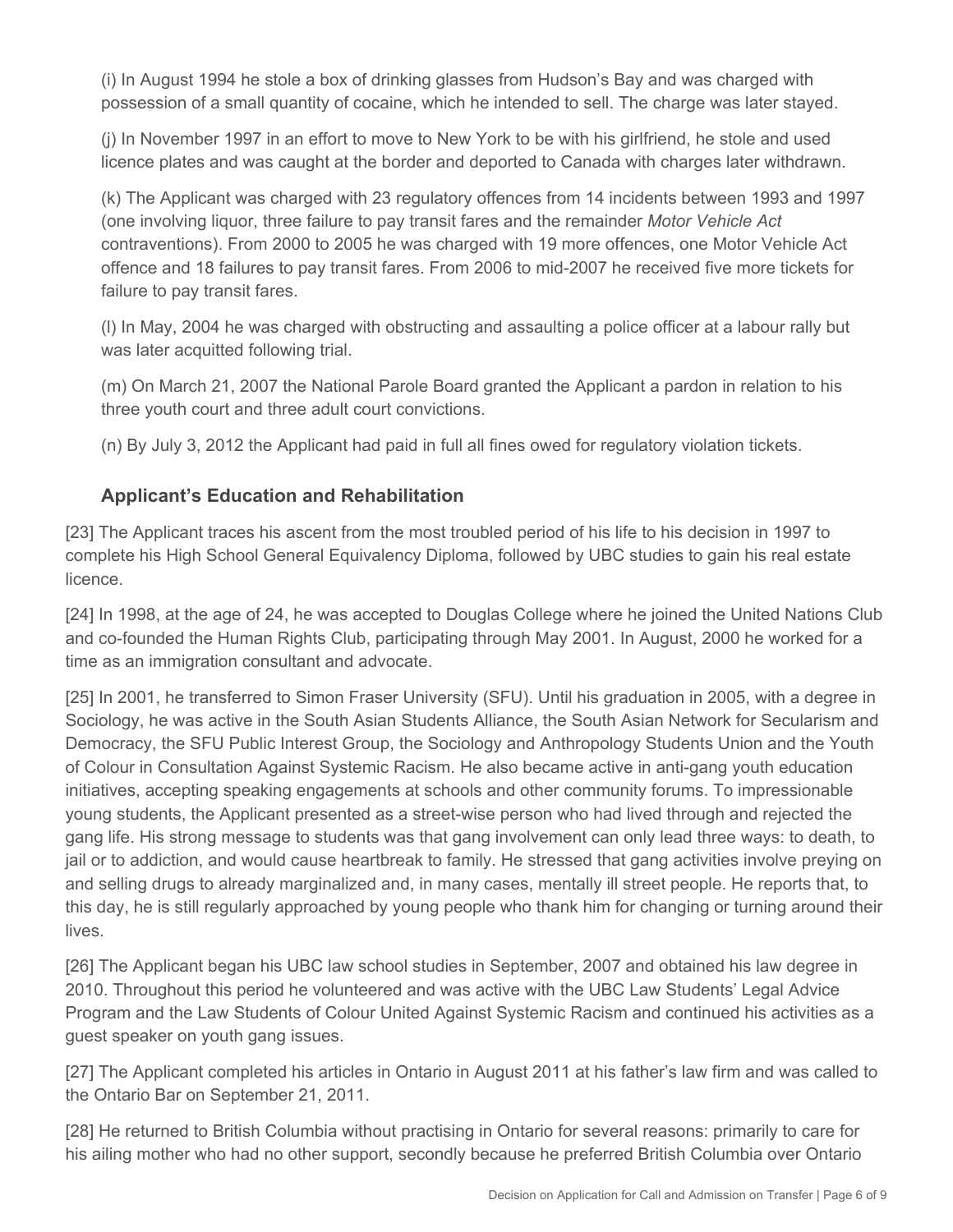and, thirdly, because he preferred to practise independently from his father, with whom, nonetheless, he enjoys a good relationship.

[29] The Applicant currently is employed as a carpenter. His goal is to practise law helping disadvantaged, low-paid workers, refugees and others who are marginalized in society. His interests include employment law, human rights and occupational safety. He testified to his strong belief in social justice and believes that his criminal past will help him better connect with and assist his target clientele. He said he might end up working in-house for a labour union or for government in the policy field.

[30] When asked, the Applicant denied any history of drug use and described himself as a social drinker.

[31] The Applicant described his life and state of mind now as a "rebirth" or "second life". When pressed to describe his good qualities, he claimed he was a principled person deeply concerned about social justice and appreciative of his second life. He felt he was now a community-oriented, empathetic and compassionate person, committed to and focused on his future. He testified that his goal is to provide legal services to sectors of our society that are in need of legal help.

[32] When asked how he had dealt with and processed his past difficulties, he credited a supportive network of friends and associates and the timely guidance and mentorship provided by a few key people in his life, including a parole officer and a policeman. He is also able to see and understand his troubled personal past in the wider social context of the negative neighbourhood influences he grew up with. This background fuels his commitment to social justice for others.

[33] The Panel was concerned about the police report description of the Applicant by the officer who accused him of assault during the rally in 2004. In that report the Applicant was described as a highly belligerent, cursing and obstructive person. However, the Applicant asserts that he did not conduct himself in that way and that his evidence at trial on that charge was ultimately accepted over the police officer's evidence, leading to an acquittal.

[34] Further, the Applicant was pressed to explain an inconsistency in his evidence. In his prior statements he told the Law Society of Upper Canada that the two robberies involved a White Spot and a Safeway store, but later told the Law Society of British Columbia that they were both Safeway robberies. The Applicant had no explanation as to why he made that error, speculating that he had asked his 1991 accomplice to assist him with details of the incidents and that he may have at some stage relayed incorrect information from that person. The Panel accepts that explanation.

## **References**

[35] The Applicant tendered ten reference letters in total. They can be grouped into two categories:

a. Half of these letters were gathered before the Applicant received legal advice that a letter of reference in a hearing such as this is not compelling unless, in advance, the writer is provided with full disclosure of an applicant's past misdeeds. However, after this advice was received, and prior to submitting the letters into evidence, the five referees were provided with written disclosure about the Applicant's criminal charges and convictions. The evidence was that the referees chose to let their letters be submitted, despite the disclosure. They included letters from the Director of the South Asian Front Line Education Society, a Foreign Service Officer with the Department of Foreign Affairs, an SFU Professor of Sociology, the managing director of Headlines Theater, and a retired SFU Professor and President of the South Asian Network for Secularism and Democracy.

b. The second group of referees, were sent a detailed description of the Applicant's past before the letters of reference were written. They included references from the Chair of the Department of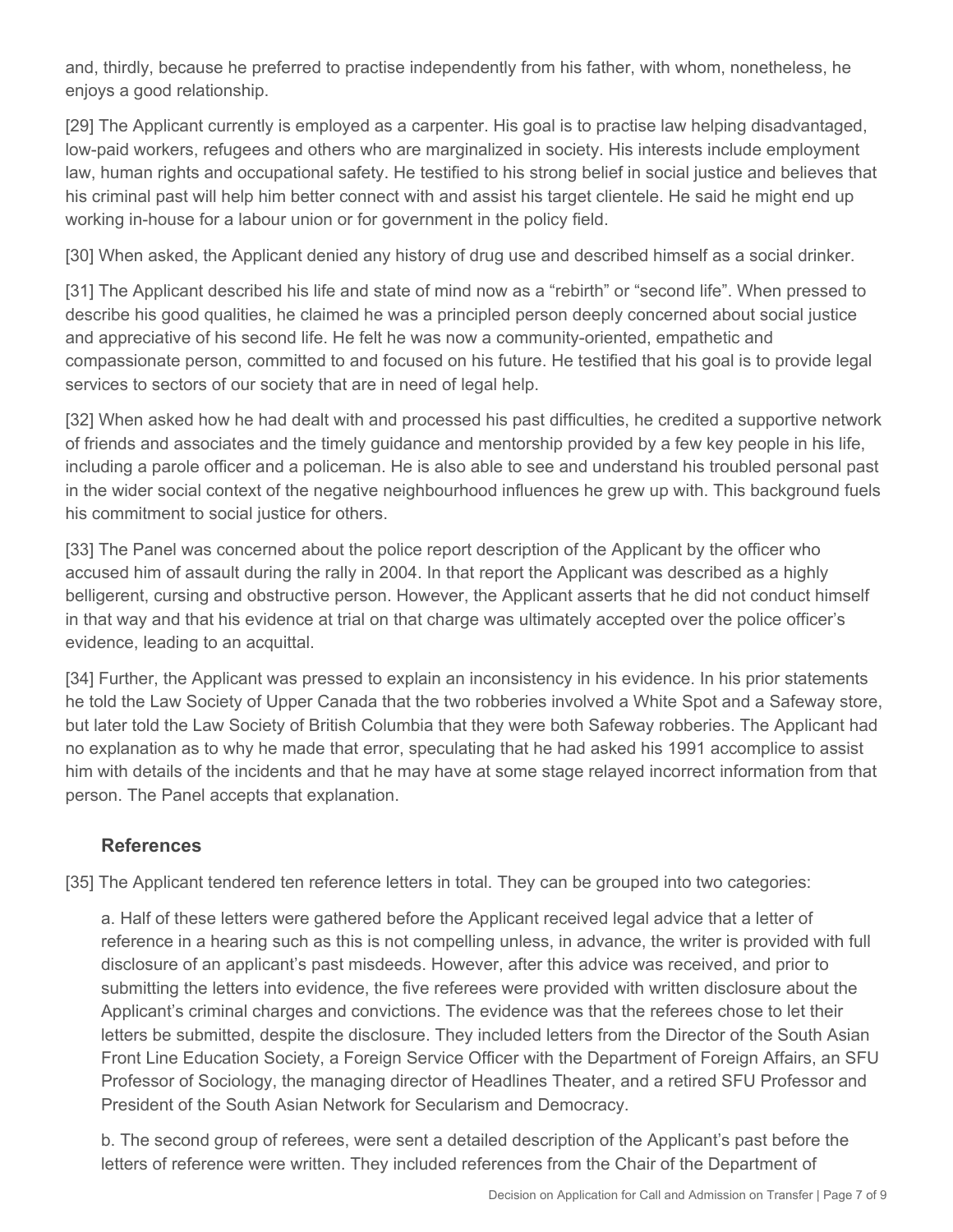Sociology and Anthropology at Langara College, a coordinator with the Mental Health Action Research and Advisory Association, the President of the Canadian Labour Congress, a Constable with the South Coast Transit Police, and a youth worker at the Broadway Youth Resource Centre. The letters confirmed the Applicant's evidence regarding committed volunteer work, his integrity, maturity, excellent character and reputation in the social justice/human rights community, his frequent contributions to the SFU newspaper on topical social and political issues and his advocacy work.

[36] The Panel puts greater weight on the second group of five reference letters, from which we take a few quotes. The labour leader was "impressed with his maturity and resolve to make social justice the goal for his future." A police expert on gangs believed that the Applicant's "background and passion for helping youth will contribute to him becoming an outstanding lawyer and an officer of the court in delivering justice and guidance to the people who need it most in our society." The youth worker stated that the Applicant is "sharply intelligent and wise, but also compassionate and deeply committed to justice." A Chair from the Department of Sociology and Anthropology at Langara College prepared a study guide for the National Film Board film "Warrior Boyz", which featured the Applicant in anti-gang work, and in that study guide she "acknowledged that Mr. Mangat was a source of inspiration for [her] own work in academe and anti-gang prevention."

## **POSITIONS OF THE PARTIES**

[37] In closing submissions, the Applicant's counsel urged upon the Panel that the Applicant has amply demonstrated his rehabilitation from a life of crime to a life of constructive, legal activity and an established pattern of significant positive community contributions.

[38] He further submitted that the Applicant's federal pardon and his admission into the Law Society of Upper Canada were not determinative of the "fitness" test before us, but that they ought to be given some weight. He submitted that on a balance of probabilities, the evidence before the Panel of the Applicant's unique history and circumstances satisfies the "good character, repute and fitness" test in LPA, section 19. The Panel agrees.

[39] In his closing submissions, Law Society counsel stated that, having heard all of the evidence on this hearing, the Law Society was not taking a position regarding the application. Law Society counsel underlined that the Panel's determination of the Applicant's character must be based upon the Panel's assessment of the Applicant's current character. Past behaviour may influence that current assessment, but is not determinative. He observed that the Applicant had answered questions about possibly inconsistent evidence in a forthright manner, several times admitting that he had no answer or explanation, and noted that the Applicant had not proffered facile answers. He observed that the Applicant's turn-around of the direction of his life was both laudable and genuine; a remarkable journey. The Panel agrees with these submissions.

## **CONCLUSION AND ORDER**

[40] The Panel observes that rehabilitation from a criminal past such as this is not only possible, but is to be encouraged. It is in the public interest to admit lawyers from diverse backgrounds with a view to meeting the legal needs of all sectors of society.

[41] We conclude that the Applicant has met the two-fold test for call and admission set out by the authorities referred to earlier in this decision:

a. In relation to requirement for good character, when a candidate for call has a significant criminal